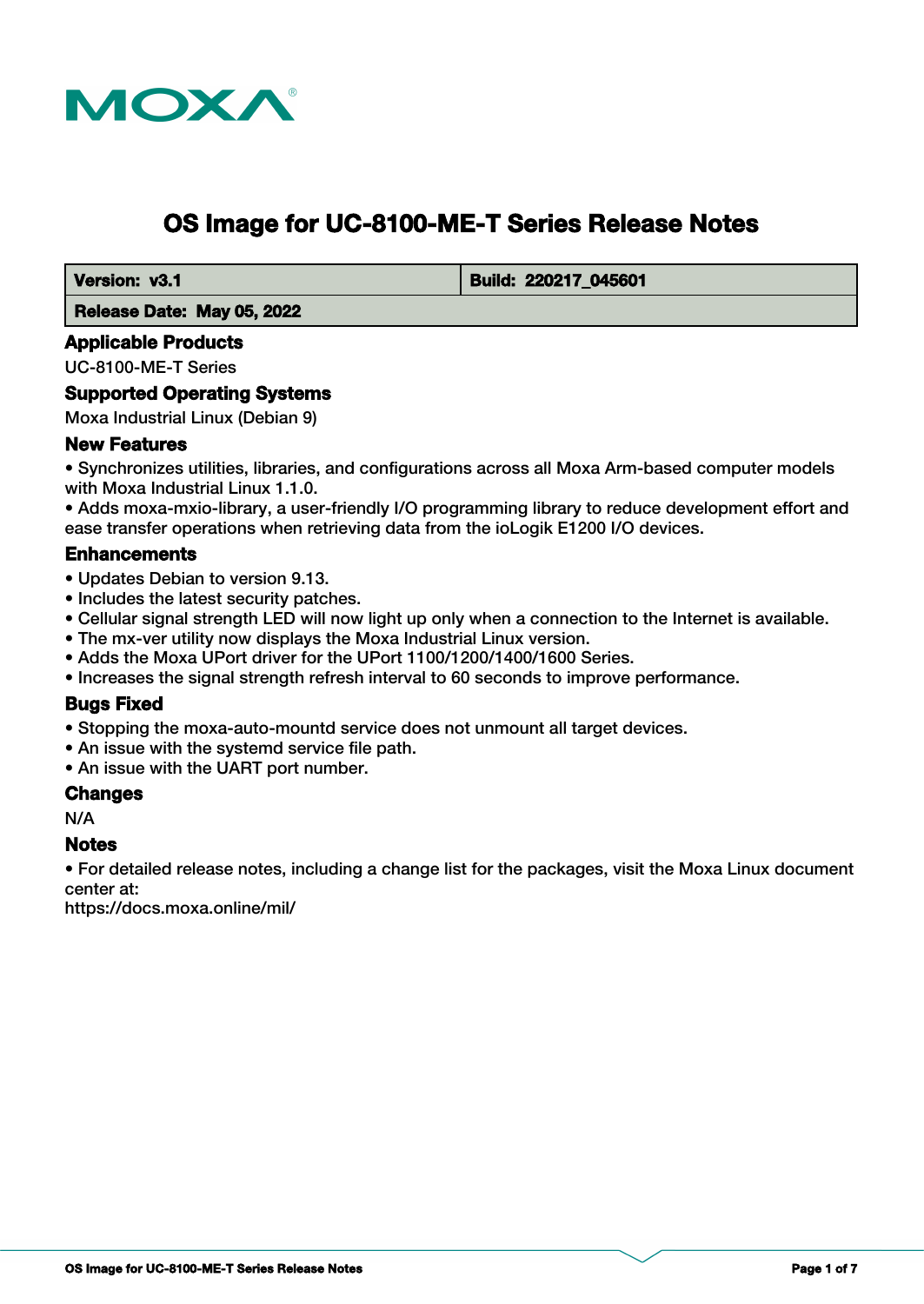

#### **Version: v3.0** Build: N/A

 **Release Date: Nov 26, 2018**

### **Applicable Products**

UC-8100-ME-T Series

# **Supported Operating Systems**

Moxa Industrial Linux (Debian 9)

#### **New Features**

• Includes a file system check mechanism (fsck) in the bootloader.

#### **Enhancements**

• Upgraded the root file system from Debian 8 to Debian 9. For more information on the Debian packages included, visit: https://www.debian.org/distrib/packages.en.html • Upgraded the Linux kernel from version 4.1.36 to 4.4. For additional information, visit:

https://www.kernel.org/pub/linux/kernel/v4.x/

# **Bugs Fixed**

N/A

**Changes**

N/A

#### **Notes**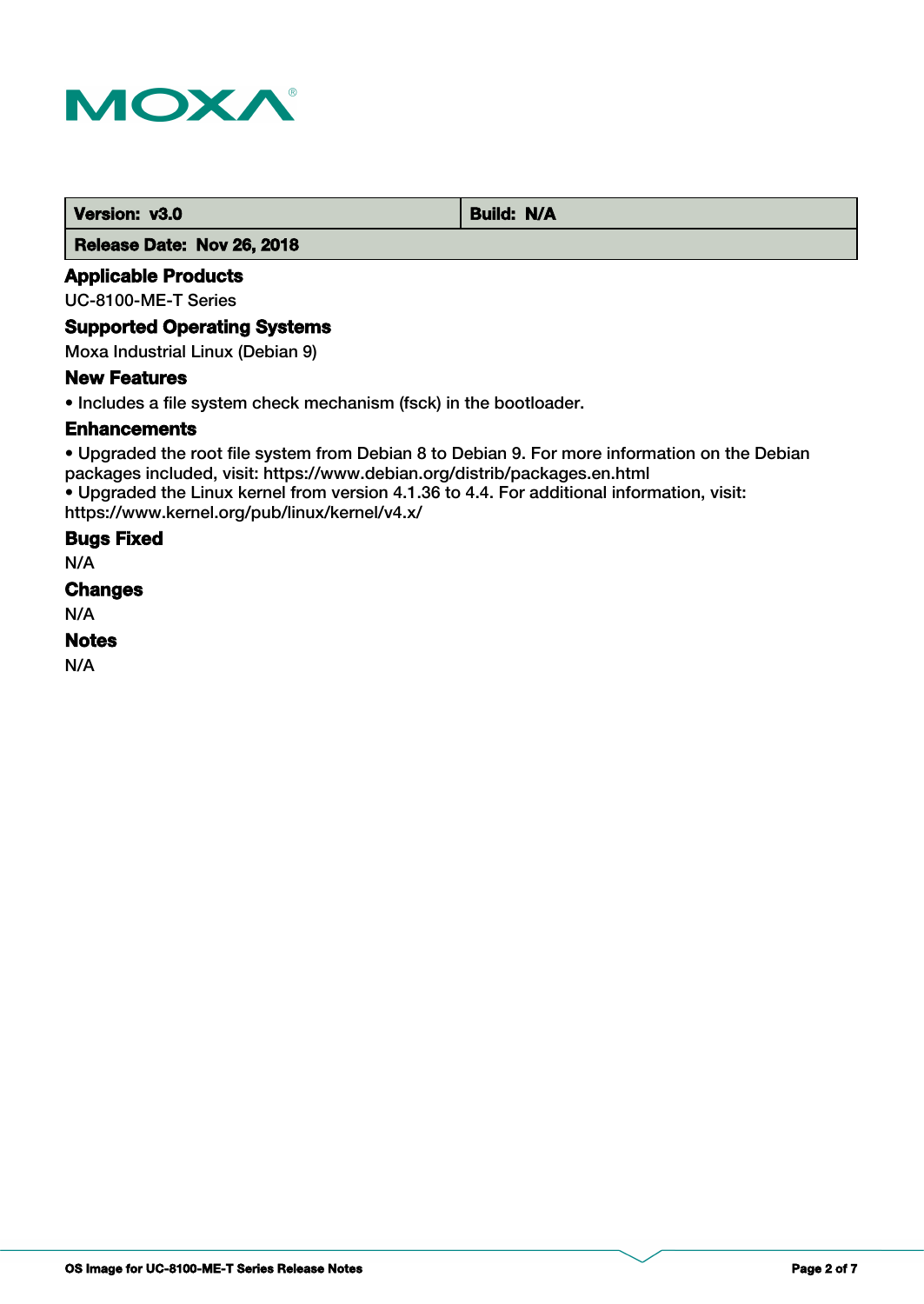

#### **Version: v2.2 Build: Build: Build 18010313**

 **Release Date: May 23, 2018**

#### **Applicable Products**

UC-8100-ME-T Series

### **Supported Operating Systems**

Debian 8.x

### **New Features**

• TPM 2.0 driver for the TPM 2.0 module.

### **Enhancements**

• Upgraded the root file system from Debian7 to Debian8. For more details, visit: https://www.debian.org/distrib/packages.en.html • Upgraded Linux kernel from 3.7 to 4.1. For more detail, visit: https://www.kernel.org/pub/linux/kernel/v4.x/

### **Bugs Fixed**

N/A

#### **Changes**

• Updated moxa-cellular-utils to v1.18.0.

#### **Notes**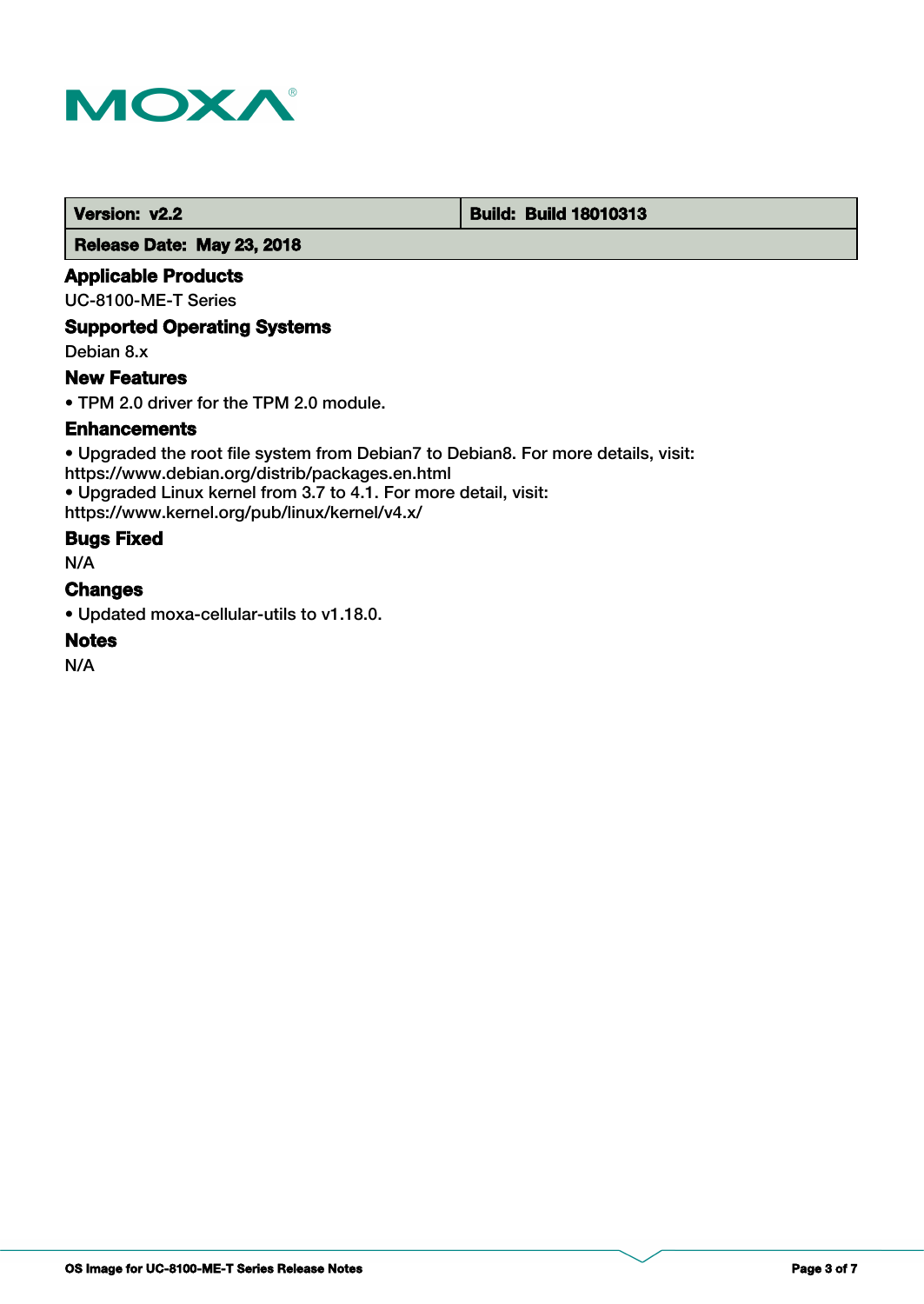

 **Version: v2.1 Build: Build: Build 17041918** 

 **Release Date: N/A**

### **Applicable Products**

UC-8100-ME-T Series

#### **Supported Operating Systems**

N/A

# **New Features**

N/A

#### **Enhancements**

N/A

#### **Bugs Fixed**

N/A

# **Changes**

- Updated moxa-cellular-utils to v1.19.0
- Move mx\_led\_control tool from /bin folder to /sbin folder.
- Modified usb host driver to support "usb port control" feature by bootloader setting.
- Fixed omap-sham warning message.
- Updated setdef package version to v2.1.0

# **Notes**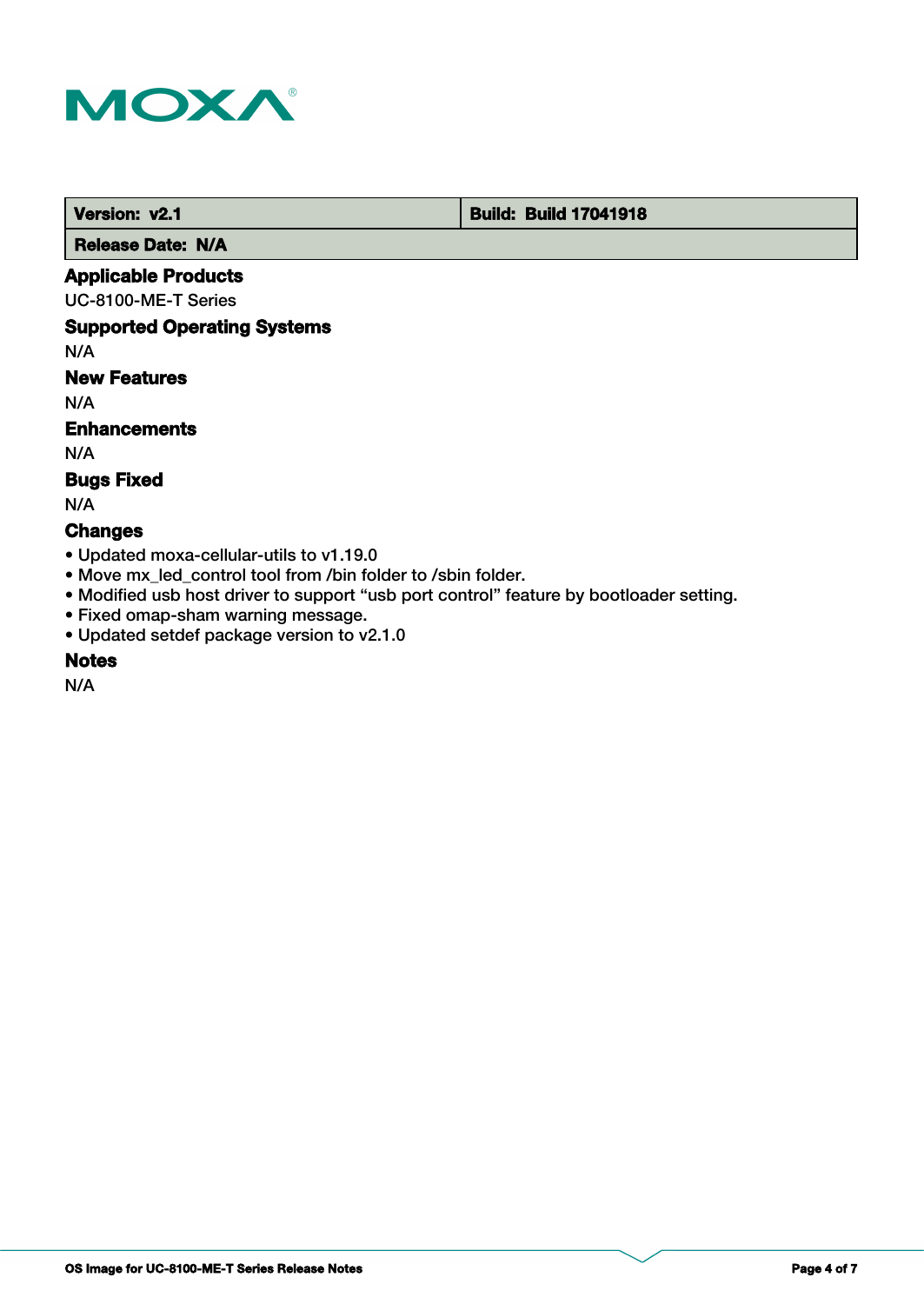

**Version: v2.0 Build: Build: Build 17032117** 

 **Release Date: N/A**

### **Applicable Products**

UC-8100-ME-T Series

#### **Supported Operating Systems**

N/A

#### **New Features**

• Supported MC7455 Cellular Module.

**Enhancements**

N/A

# **Bugs Fixed**

Fixed CVE Issues: CVE-2016-4482 CVE-2016-4486 CVE-2016-4805 CVE-2016-3138 CVE-2016-2550 CVE-2016-2847 CVE-2016-3134 CVE-2016-3156 CVE-2016-0723 CVE-2016-0821 CVE-2016-5696 CVE-2016-7117 CVE-2016-6828

#### **Changes**

• Upgraded root file system from debian7 to debian8. For more package info, please refer to following link: https://www.debian.org/distrib/packages.en.html • Upgraded Linux kernel from 4.1.13 to 4.1.36. For more detail info, please refer to following link:

https://www.kernel.org/pub/linux/kernel/v4.x/

• Updated moxa-cellualr-utils, uc8100me-system, uc8100me-sysconfig, uc8100me-syskernel packages.

#### **Notes**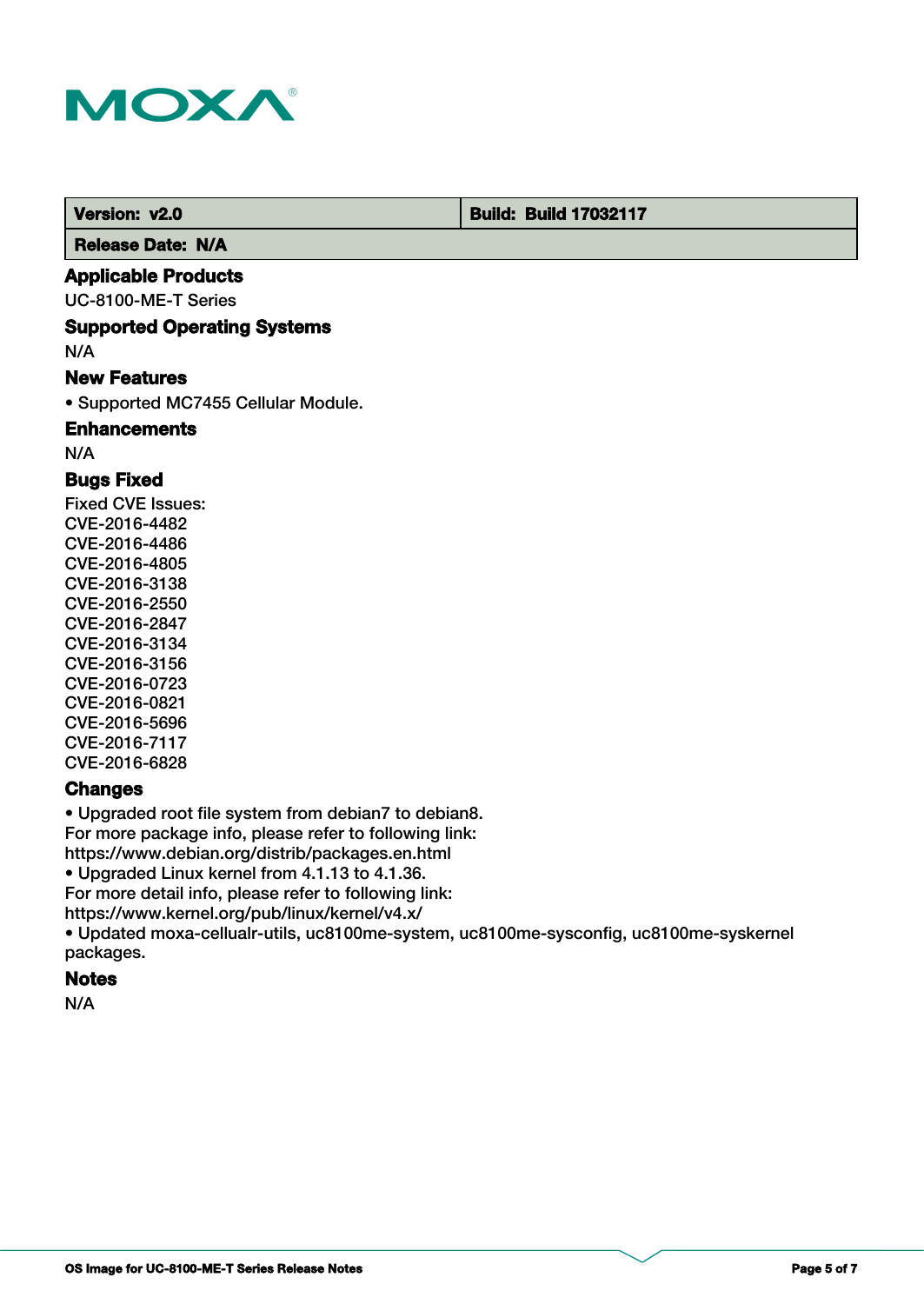

# **Version: v1.1 Version: v1.1 Build: Build: Build 17012114**

 **Release Date: N/A**

### **Applicable Products**

UC-8100-ME-T Series

# **Supported Operating Systems**

N/A

#### **New Features**

Support MC7455

# **Enhancements**

N/A

# **Bugs Fixed**

- Fixed MC7354 "switch carrier" issue.
- Fixed RTC clear WDT status Issue.
- Use watchdog to reboot system.

### **Changes**

- Update kversion v1.0.6
- Support MC7354 LTE module
- Update moxa-cellular-utils to v1.8
- kversion
- qmi\_wwan (support raw ip)
- libqmi 1.10 => 1.14
- ds1374 watchdog & rtc driver

# **Notes**